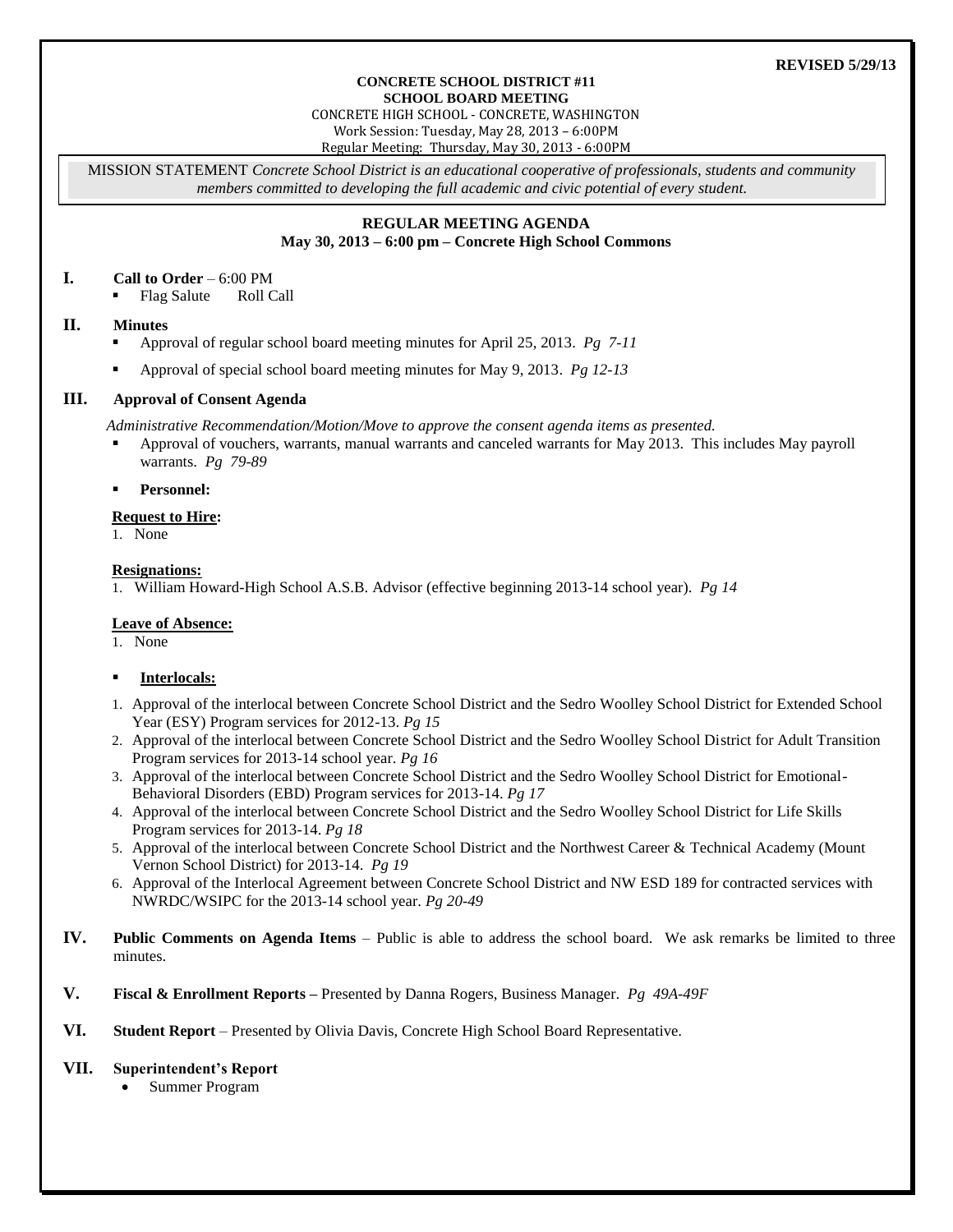## **REVISED 5/29/13**

## **VIII. Academic Spotlight – IT Academy – Mike Holbrook**

 Dawson Bass, Karissa Bates, Bowen Beals, Tavish Beals, Adam Day, Joshua Gentry, Cheyenne Hayes, Samuel Holbrook, Cutter Klabacka, Hannah Kononen, Donald Olmstead, Amanda Perry, Daniel Shaffer, Seth Shaffer, Sheyenne Sydnes, and Ashten Tygret.

# **IX. Old Business**

*A.* Request approval of the final reading of revised policy 5201-Drug-Free Schools, Community and Workplace – Barbara Hawkings. *Administrative Recommendation Action/Motion/Move to approve the final reading of revised policy 5201-Drug-Free Schools, Community and Workplace. (See April Board Packet)*

## **X. New Business**

- *A.* Request approval for two elementary teachers to be allowed to travel out-of-state to Las Vegas, NV November 10, 2013-November 12, 2013 to attend training on the Daily 5 program– Rob Dahl. *Administrative Recommendation Action/Motion/Move to approve two elementary teachers to be allowed to travel out-of-state to Las Vegas, NV November 10, 2013-November 12, 2013 to attend training on the Daily 5 program. Pg 50*
- *B.* Request approval of the 2013-14 Concrete High School and Middle School Athletics/Activities Code Rob Dahl. *Administrative Recommendation Action/Motion/Move to approve the 2013-14 Concrete High School and Middle School Athletics/Activities Code. Pg 51-63*
- *C.* Request approval of an in-lieu of transportation contract for Kelly Enders and William Derrick Leilani Thomas. *Administrative Recommendation Action/Motion/Move to approve an in-lieu of transportation contract for Kelly Enders and William Derrick. Pg 64-65*
- *D.* Request approval of the memorandum of understanding contract between Concrete School District and Concrete School District parents for software placed on a student's personal device – Leilani Thomas. *Administrative Recommendation Action/Motion/Move to approve the memorandum of understanding contract between Concrete School District and Concrete School District parents for software placed on a student's personal device. Pg 66*
- *E.* Request approval for the senior class of 2014 to have off-campus privileges during lunchtime beginning the 2013-14 school year – Barbara Hawkings. *Administrative Recommendation Action/Motion/Move to approve the senior class of 2014 to have off-campus privileges during lunchtime beginning the 2013-14 school year. Pg 67*
- *F.* Request approval of the first reading of revised policy 2151-Interscholastic Activities Barbara Hawkings. *Administrative Recommendation Action/Motion/Move to approve the first reading of revised policy 2151- Interscholastic Activities. Pg 68-70*
- *G.* Request approval of the first reading of revised policy 4310-Relations with the Law Enforcement, Child Protective Agencies, and the County Health Department – Barbara Hawkings. *Administrative Recommendation Action/Motion/Move to approve the first reading of revised policy 4310-Relations with the Law Enforcement, Child Protective Agencies, and the County Health Department. Pg 71*
- *H.* Request approval of the first reading of revised policy 3210-Nondiscrimination Barbara Hawkings. *Administrative Recommendation Action/Motion/Move to approve the first reading of revised policy 3210- Nondiscrimination. Pg 72*
- *I.* Request approval of the 2013-14 school year calendar Barbara Hawkings. *Administrative Recommendation Action/Motion/Move to request approval of the 2013-14 school year calendar. Pg 72A*
- *J.* Request approval of the 2013-14 Middle School and High School Coaches/Extracurricular Staffing Proposal – Barbara Hawkings. *Administrative Recommendation Action/Motion/Move to approve the 2013-14 Middle School and High School Coaches/Extracurricular Staffing Proposal. Pg 73*
- *K.* Request approval of the 2013-14 classified staffing proposal Barbara Hawkings. *Administrative Recommendation Action/Motion/Move to approve the 2013-14 classified staffing proposal. Pg 74-75*